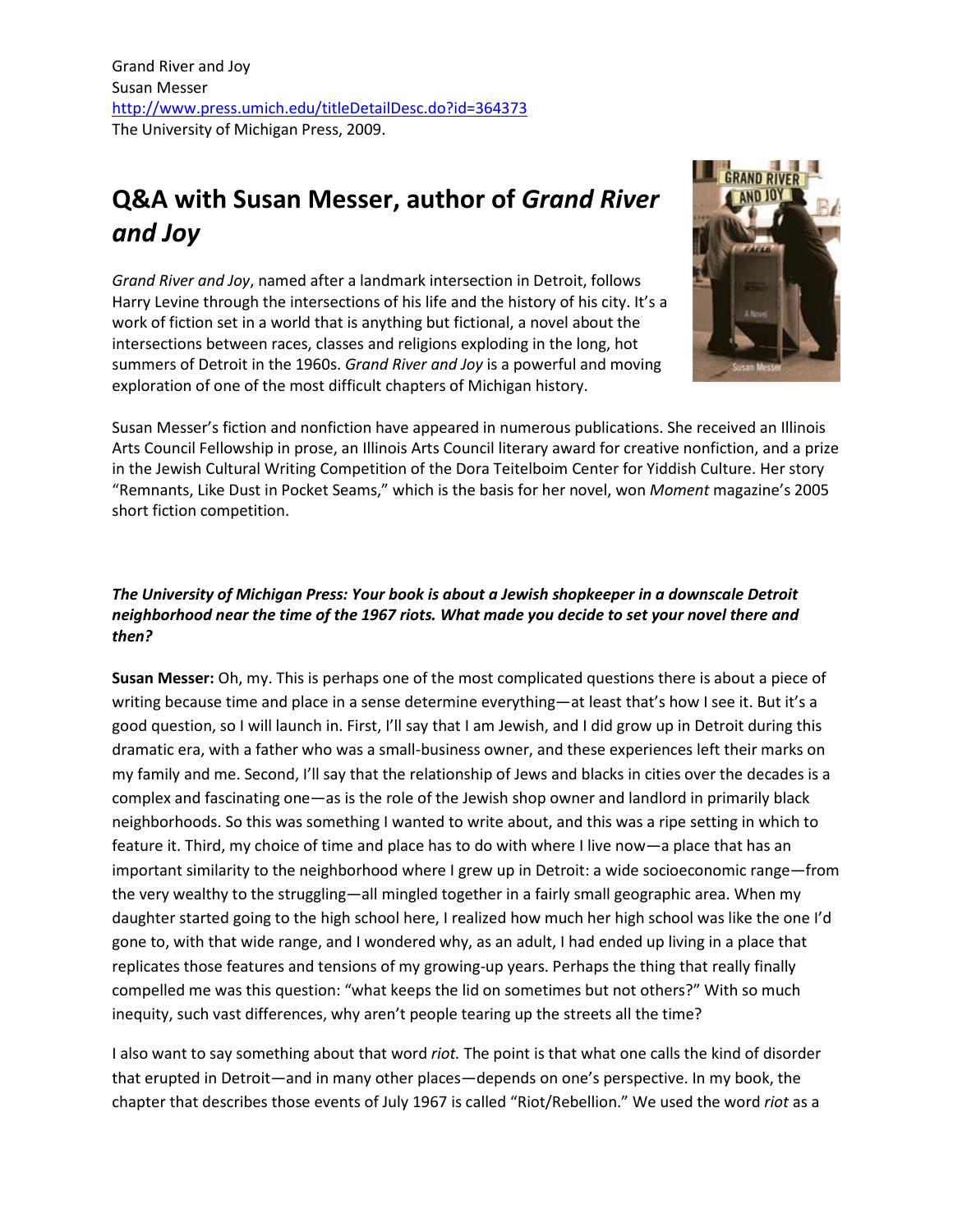shorthand in promotional material, and I also used it in the book, and I use it when I talk to people about the book (it's a convenient, readily understood label), but I want to point out the complications attached to the word.

#### *UMP: Why do you think that particular moment was such a powerful point in time for the city?*

**SM:** Ah. As it says on the trash-container on my book's cover: "Beautiful Detroit." Detroit once was a mighty force. FDR called it the "arsenal of Democracy" during World War II because all the car factories had been converted to weapons plants, and the city was so central to the war effort. After that, most people knew Detroit as the "automobile capital of the world," a label it bore for decades. My story takes place just as the precipitous drop began. Many forces contributed to the erosion and the explosion—the development of the highways that broke up neighborhoods and gave people the means to cut through the city at record speeds; the development of the suburbs; the cabal of realtors, bankers, home developers, mortgage brokers, and so on that drove white fear and white flight; the shift in the 50s from the nonviolent civil rights movement to the more-impatient black power movement; our country's shift from a manufacturing to a service economy. But I'm not a scholar or a historian. I'm more interested in emotional truth than making an argument about causes and effects.

### *UMP: What research did you do about the period and other details readers will find in the book?*

**SM:** I have plenty of stories to tell about my research, but the one I'll tell you today is about steam boilers—you know, those big metal things in basements that heat buildings. Harry Levine is my main character, and a lot of important things happen in the basement of his business, but one of them happens when his boiler breaks down in the middle of a Detroit February night.

I realized somewhere along my way in writing the novel that a boiler could carry significant metaphorical weight—a device in which pressure builds up and where electricity combines with water, and gas combines with flame. All these explosive possibilities somehow contained and converted into a gentle warming of the places we inhabit. So I liked the aura of contained danger, but to write about a boiler, I needed to know how a boiler worked and what could go wrong with one. I started by asking my local plumber about old boilers, and he was the one who told me about the pressure-relief valve (also sometimes called pressure-release valve) and that they sometimes get clogged. Wow. Perfect.

But I still needed more information, so I turned to the internet, and there I found a website called heatinghelp.com. The proprietor has a feature called The Wall, where boiler guys go to ask and answer questions. I looked around there, and then I posted a question with the title "novelist needs realistic details about steam boilers." I set out the gist of the story and what I wanted to know—what kinds of things could go wrong, and what it would smell like, sound like, look like, feel like if they did. These guys came through for me big time. For three or four days, I was laughing my head off at their wild, catastrophic fantasies and tearing my hair out as I tried to grasp the technical details. You can see the result in the chapter called "Boiler." I'm telling you. It takes a village.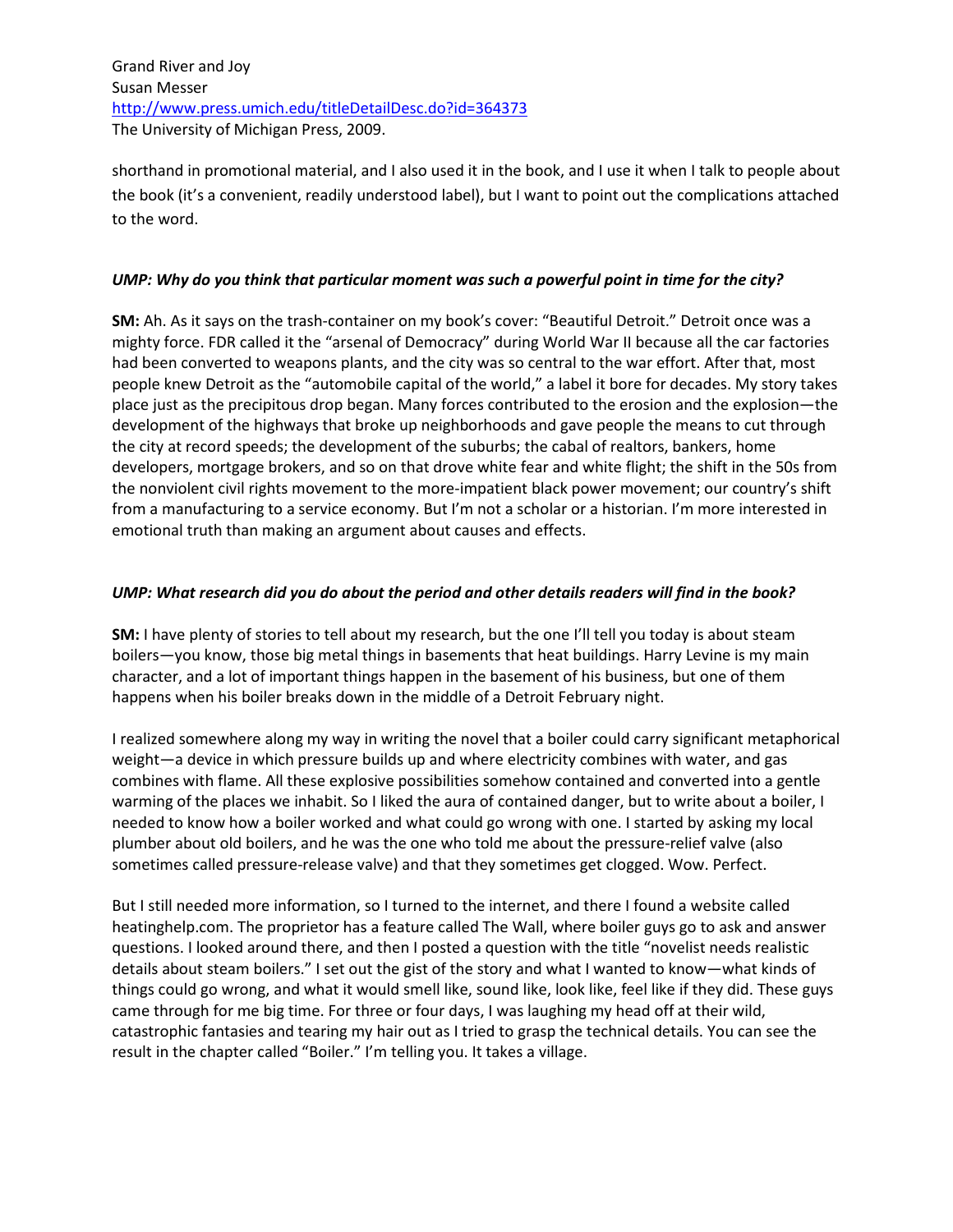One more thing about the boiler guys: lest you are tempted toward any stereotypes about them (I know I was initially; please forgive me), many are big readers, and literary ones at that. Dan Holohan, who hosts heatinghelp.com posts a reading list on his website—and there you'll find Tolstoy, Faulkner, Dreiser, Saramago.

#### *UMP: Talk about your protagonist, Harry. What does he want most in life? What is holding him back?*

**SM:** Harry. Interesting that you would ask about what he *wants* because he's a man who is afraid to want anything. And that's a sad thing about him. The sadness, and cautiousness, I think, kind of hover around him, though he basically has a pretty good life. It's a little hard for me to talk about him, to get perspective on him, and really, I want readers to feel free to have their own reactions to him. But, anyway, here I go.

Like many men of his generation, he came to believe that his life was about duty and about being a provider for his family. Perhaps he is more obedient and risk-averse than others. He does have a few glimmering moments though—points in his life when he feels he might throw off the yoke and be or do something remarkable, points when he thinks he might have the *aptitude* for something more than being a shoe man. I think these occasional glimmers are what make him both drawn to and afraid of the Black Panther list of wants and needs, which he finds in his basement. Those strong statements---set out so boldly in a numbered list---it stirs something in him.

What holds him back? We could say that it's his father, who somewhat intimidates him into joining the business. Or his role as provider to his wife and children. But I also think he has a sense that a great deal depends on him carrying on as he always has. Maybe he even has some kind of magical-thinking idea that if he keeps doing what he's doing, everything else will keep working as it should as well. He understands that life as he knows it is teetering on some edge, but maybe he can keep it in balance if he just keeps on keeping on, if he sets the model of being the one completely reliable, predictable human on the planet. Seen from this angle, he might have an enormous sense of self-importance.

#### *UMP: Your book begins on Halloween. Why is that?*

**SM:** First, I think of Halloween as a time when children can be anything they want, and Harry, as I've said, has a particular problem knowing what he wants. Related to this, Halloween is also about choosing an identity, and mine is a novel about identities—the multiple identities each of us carries, how they shift in importance depending on circumstances and settings, on who is seeing or describing us. Harry is a man, a Jew, a father, a husband, a business owner, a landlord, a Detroiter, a white man, but all these identities are questioned or rattled in the course of the novel. Another aspect of Halloween, from an anthropological perspective, is that it is a night when norms and rules are suspended: Children are free to roam the streets after dark; to go to strangers' doors and make demands—calling *trick or treat*--a nasty bargain. We also used to say "help the poor," so in a sense we were pretend-begging, and this made me think of the class differences that permeate my novel. Of course, the whole novel is moving toward a point when norms and rules are suspended. The final reason (at least that I can think of) is that